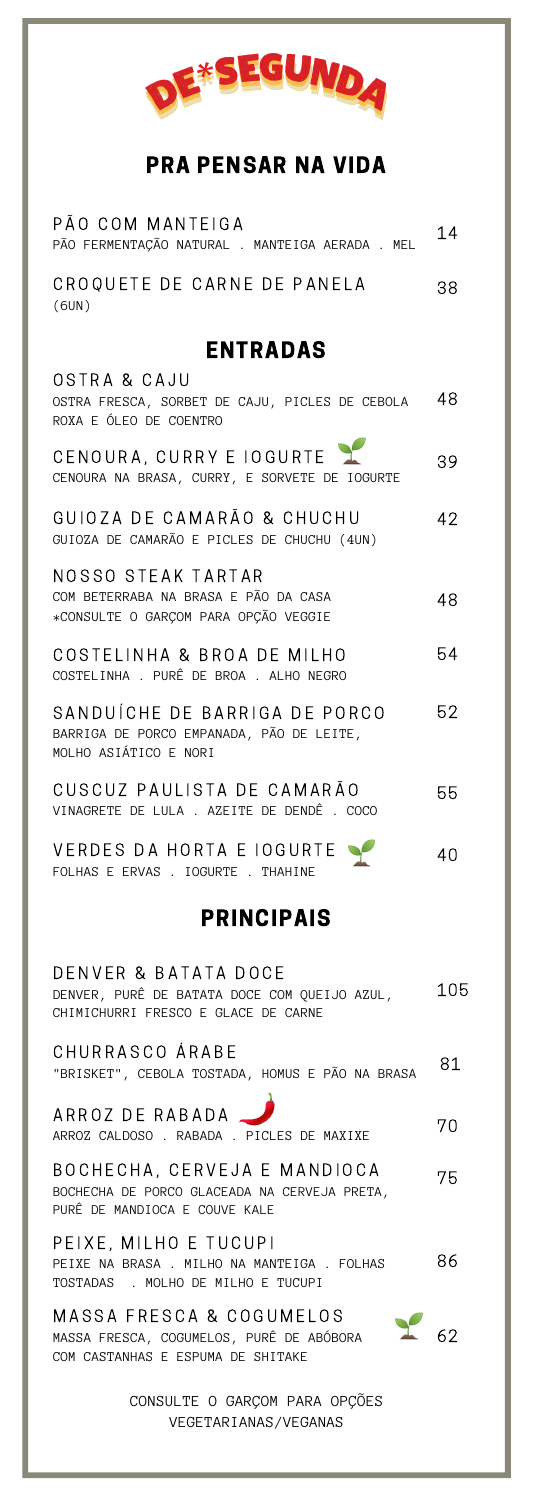

# SOBREMESAS

| ROMEU & JULIETA<br>PARFAIT DE OUEIJO . GOIABADA .<br>TARTAR DE GOIABA . QUEIJO MEIA CURA FRESCO        | 33 |
|--------------------------------------------------------------------------------------------------------|----|
| QUINDIM & COCO<br>SORVETE DE COCO . CALDA DE QUINDIM . MERENGUE                                        | 32 |
| CHOCOLATE & MARACUJÁ<br>PUDIM DE CHOCOLATE . SORBET DE MARACUJÁ.<br>CURD DE MARACUJÁ, CRUMBLE DE CACAU | 33 |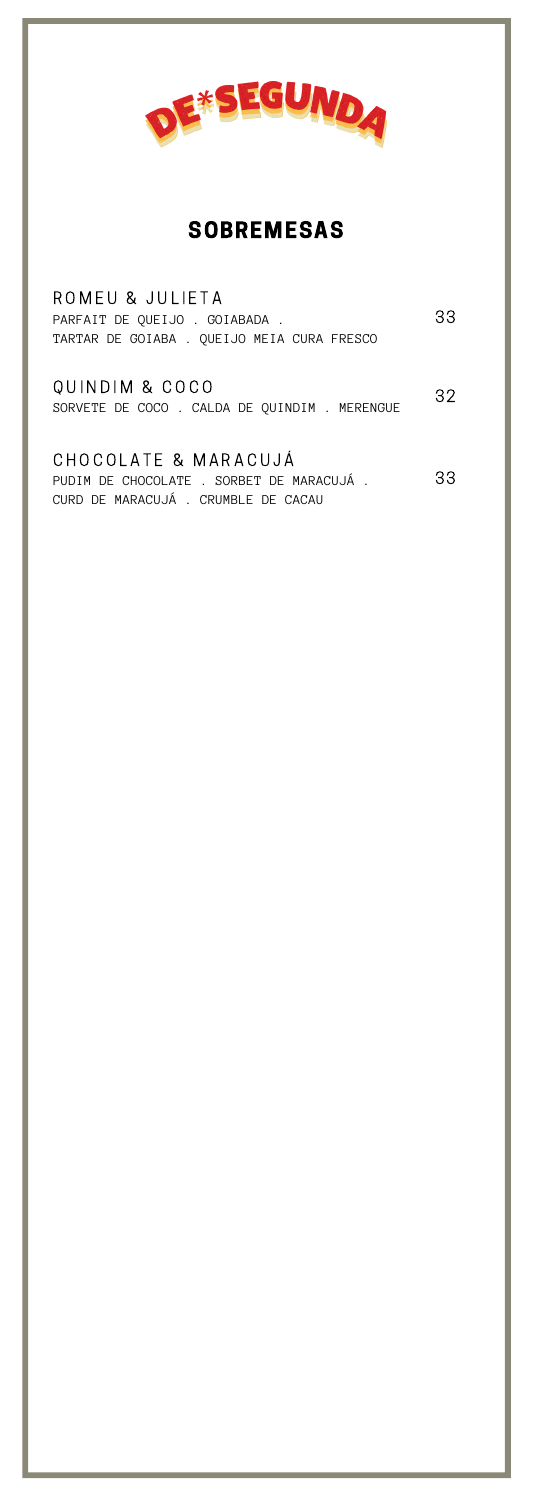

#### CARTA DE DRINKS

| NEGRONI<br>GIN . VERMUTE ROSSO . CAMPARI                               | 32 |
|------------------------------------------------------------------------|----|
| DRY MARTINI<br>GIN . VERMUTE . AZEITONA                                | 33 |
| BATIDA DE COCO DE*SEGUNDA<br>LEITE CONDENSADO, CACHAÇA E LEITE DE COCO | 25 |
| CAJU AMIGO<br>COMPOTA DE CAJU DA CASA . GIN, CACHAÇA OU VODKA          | 30 |
| BLOODY MARRY<br>NOSSO SUCO DE TOMATE . VODKA . SAL DE SALSÃO           | 30 |
| GIN TÔNICA DA CASA<br>GIN . ÁGUA TÔNICA. ANGUSTURA . CAMPARI LIMÃO     | 32 |
| RABO DE GALO<br>CACHAÇA . CINAR . LARANJA                              | 28 |
| MOSCOW MULE DE*SEGUNDA<br>VODKA . GENGIBRE . LIMÃO . ESPUMA DE LIMÃO   | 33 |
| MOJITO<br>RUM . HORTELÃ . LIMÃO . SODA                                 | 28 |
| SPRITZ DO CERRADO<br>APEROL . ESPUMANTE . MARACUJÁ DO CERRADO          | 32 |
| UMBU SOUR<br>CACHAÇA . UMBU . ANGOSTURA . AQUAFABA                     | 29 |
| CAMBUCI SOUR<br>CACHAÇA . CAMBUCI . LIMÃO . AQUAFABA                   | 30 |
| FITZGERALD<br>GIN . LIMÃO . AGUSTURA                                   | 32 |
| CAIPIRINHA TRÊS LIMÕES                                                 | 25 |
| CAIPIRINHA DE LIMÃO                                                    | 25 |

## CACHAÇAS

MATRIARCA 4 MADEIRAS **BRASILIERAS** NOTAS DE CANELA, CRAVO E ERVA-DOCE. ARMAZENADA 2 ANOS EM BARRIS DE JAQUEIRA, LOURO-CANELA, AMBURANA E BÁLSAMO. 24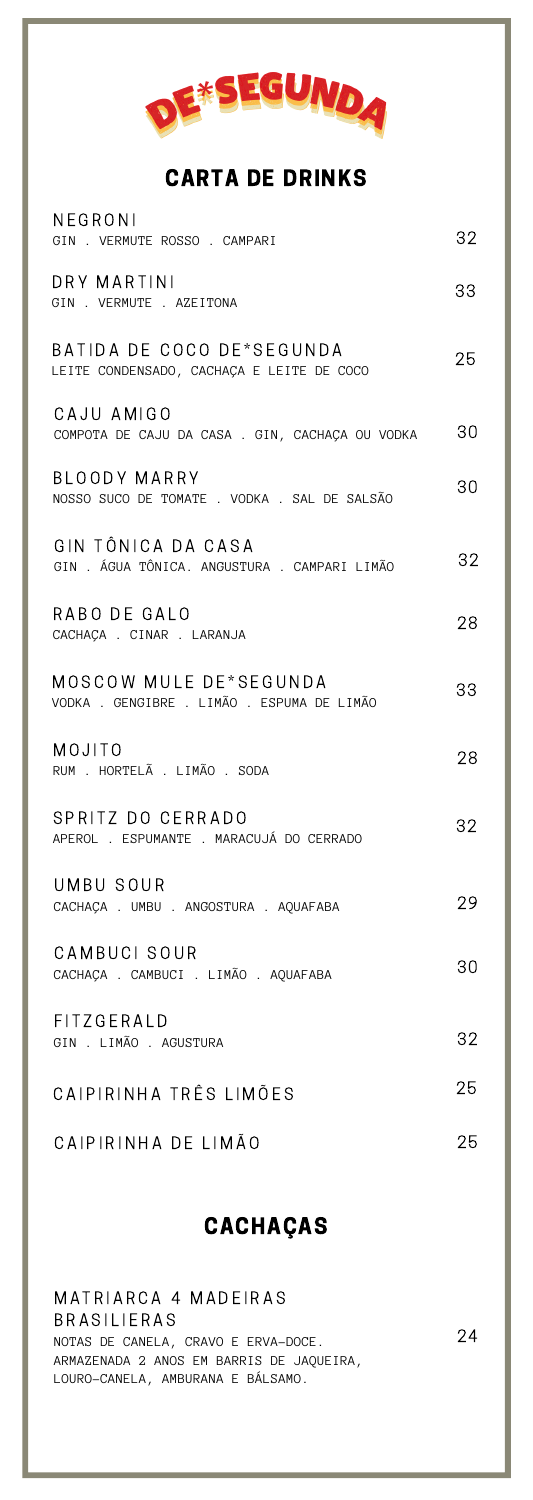

CACHAÇAS

| MATO DENTRO<br>LEVE COM AROMAS ADOCICADOS, FRUTADOS E<br>FLORAIS.                                                                                    | 12 |
|------------------------------------------------------------------------------------------------------------------------------------------------------|----|
| MATO DENTRO ENVELHECIDA<br>CACHACA PREMIUM ENVELHECIDA EM BARRIS DE<br>CARVALHO POR 1 ANO.                                                           | 30 |
| COMPANHEIRA EXTRA PREMIUM<br>PREMIADA DIVERSAS VEZES, COM PROCESSOS<br>EXTREMAMENTE ÚNICOS E ARTESANAIS.<br>ENVELHECIDA 8 ANOS EM BARRIS DE CARVALHO | 45 |
| <b>CERVEJAS</b>                                                                                                                                      |    |
| STELLA                                                                                                                                               | 13 |
| STELLA SEM GLÚTEN                                                                                                                                    | 15 |
| <b>BECK'S</b>                                                                                                                                        | 15 |
| COLORADO RIBEIRÃO                                                                                                                                    | 16 |
|                                                                                                                                                      |    |

## SEM ÁLCOOL

| MATE DA CASA<br>MATE . LIMAO . ABACAXI                           | 15 |
|------------------------------------------------------------------|----|
| SUCO DO DIA                                                      | 14 |
| SUCO DE UVA INTEGRAL<br>TINTO OU ROSÊ                            | 16 |
| SODA ITALIANA DA CASA<br>*CONSULTE O GARÇOM PARA SABOR DA SEMANA | 15 |
| <b>SUCO DE TOMATE</b>                                            | 15 |
| REFRIGERANTE                                                     | 8  |
| ÁGUA MINFRAI                                                     | 7  |
| ÁGUA COM GÁS                                                     | 7  |
| CAFÉ EXPRESSO                                                    | 7  |
| CAFÉ COADO                                                       | 12 |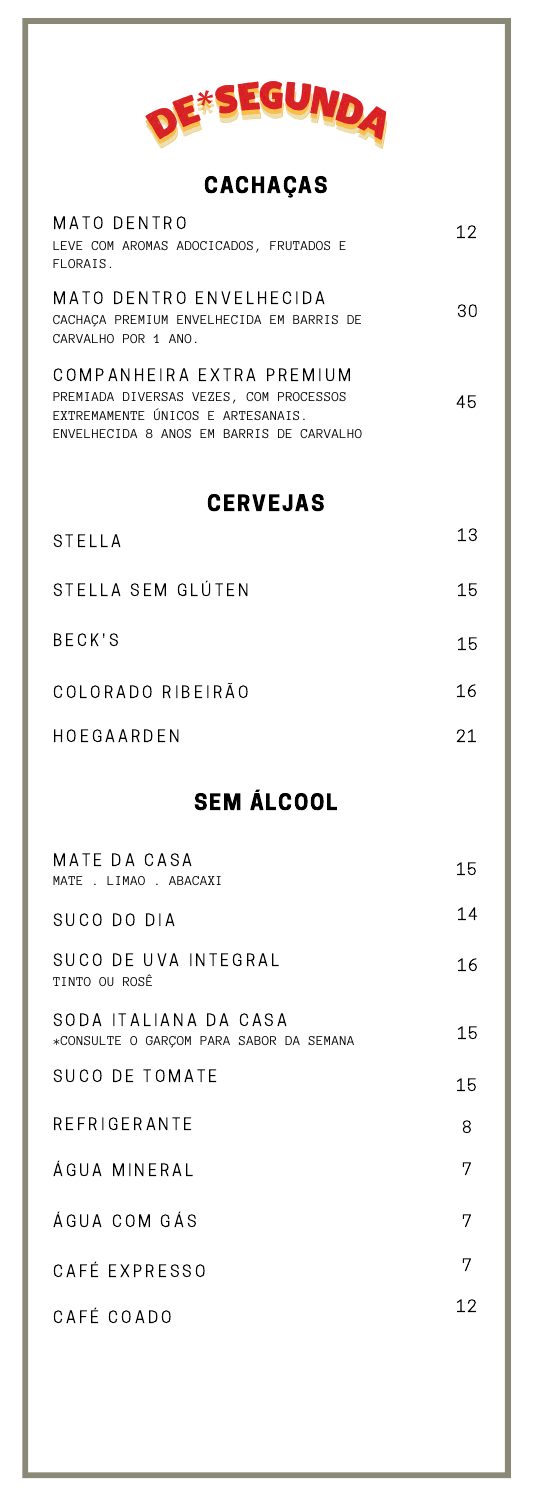

#### ESPUMANTES 150ML 750ML

| BOSSA N1 BRUT<br>37<br>100% CHARDONNAY . LEVE E SECO.<br>AROMAS DE ABACAXI E RASPAS DE LIMÃO<br>SERRA DO SUDESTE BRASIL | 110  |
|-------------------------------------------------------------------------------------------------------------------------|------|
| LÍRICA CRUA                                                                                                             |      |
| 80% CHARDONNAY, 10% GOIVEIO, 10%<br>PINOT NOIR . LEVE, SECO E CREMOSO.<br>NOTAS CÍTRICAS DE TANGERINA E ALECRIM         | 165. |

### BRANCOS & ROSÉ

**SERRA DO SUDESTE BRASIL**

| TÃO LONGE TÃO PERTO BRANCO<br>100% LORENA<br>LEVE E FRESCO COM AROMAS FLORAIS E<br>CÍTRICOS COM TOQUE HERBAL.<br>RIO GRANDE DO SUL - BRASIL                      | 35 | 130<br>(1L) |
|------------------------------------------------------------------------------------------------------------------------------------------------------------------|----|-------------|
| GANADERO WHITE MACABEO<br>ORGÂNICO<br>90% MACABEO, 5% VERDEJO, 5% GARNACHA.<br>MÉDIO CORPO E SECO COM AROMAS DE<br>PÊSSEGO<br>SIERRA DE GREDOS - ESPANHA         |    | 210         |
| VELHO DO MUSEU 2009<br>100% GEWURZTRAMINER - VINHO LARANJA<br>ENCORPADO, SECO E AROMÁTICO COM NOTAS DE<br>DAMASCO, MEL E LARANJA<br>RIO GRANDE DO SUL - BRASIL   |    | 245         |
| GAUCHEZCO ESTATE TORRONTES<br>100% TORRONTES<br>REFRESCANTE E LEVE. NOTAS DE LICHIA E<br>GRAPEFRUIT.<br>MENDOZA - ARGENTINA                                      |    | 163         |
| LE P'TIT LOLO<br><b>SUSTENTÁVEL</b><br>60% CHARDONNAY - 40% SAUVBLANC<br>LEVE E REFRESCANTE COM NOTAS DE<br>MAÇÃ VERDE E MARACUJÁ<br>LOIRE - FRANÇA              |    | 38 183      |
| TÃO LONGE TÃO PERTO ROSÉ<br>70% LORENA, 30% MERLOT.<br>DELICADO COM AROMAS FLORAIS E DE FRUTAS<br>VERMELHAS COMO MORANGO E CEREJA.<br>RIO GRANDE DO SUL - BRASIL | 35 | 130<br>(1L) |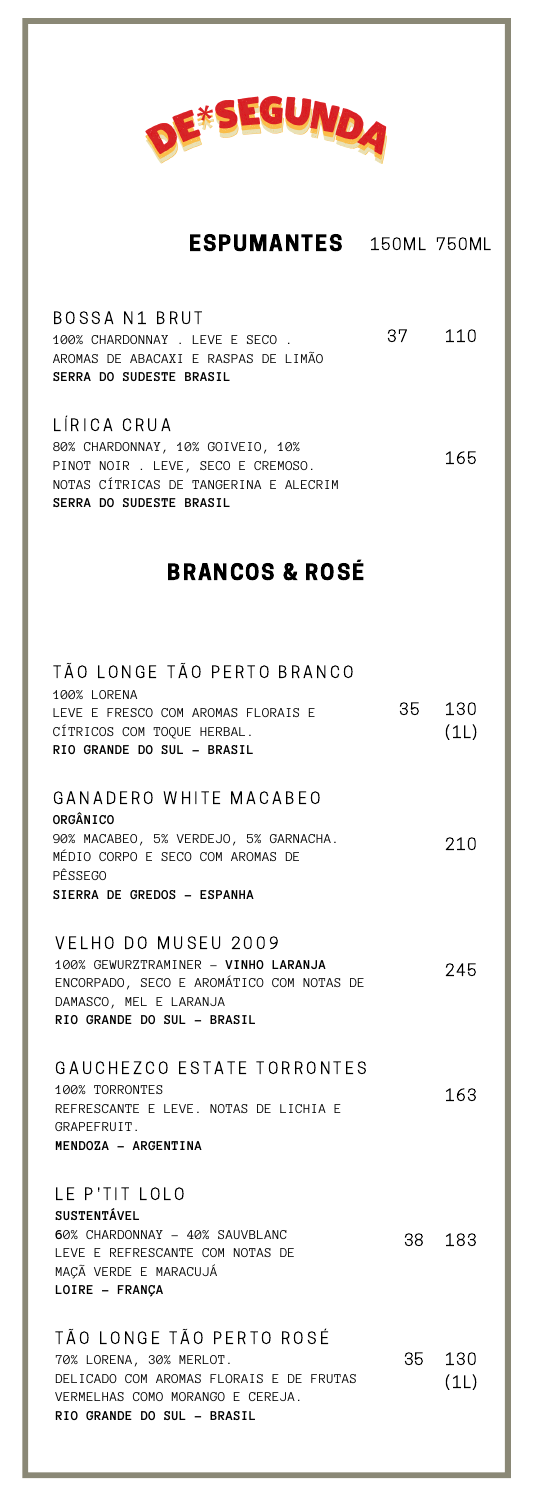

## BRANCOS & ROSÉ

| LA P'ETIT ANNIE ROSÉ LOIRE<br><b>SUSTENTÁVEL</b><br>100% CABERNET FRANC<br>LEVE E CÍTRICO. SUTIL DOÇURA E AROMA                                                                         |    | 160         |
|-----------------------------------------------------------------------------------------------------------------------------------------------------------------------------------------|----|-------------|
| DE GRAPEFRUIT E RASPAS DE LARANJA.<br>LOIRE - FRANÇA                                                                                                                                    |    |             |
| PAISAJES DE LOS ANDES ROSÉ<br>SYRAH/CABERNET SAUVIGNON<br>LEVE, SECO E CÍTRICO. AROMAS DE<br>TANGERINA E RASPAS DE LARANJA.<br>COLCHAGUA - CHILE                                        |    | 110         |
| TINTOS                                                                                                                                                                                  |    | 150ML 750ML |
| LES BOURGARELS PINOT NOIR<br>100% PINOT NOIR<br>LEVE E DELICADO COM NOTAS DE<br>JABUTICABA<br>LANGUEDOC - FRANÇA                                                                        | 40 | 198         |
| PAISAJES DE LOS ANDES<br>CARMENERE<br>100% CARMENERE - 3 MESES EM MADEIRA<br>LEVE, SECO E MACIO. AROMAS DE CEREJA<br>EM COMPOTA E PIMENTÃO ASSADO.<br>COLCHAGUA - CHILE                 | 37 | 110         |
| PARAJES DEL VALLE<br>MONASTRELL<br>ORGÂNICO<br>100% MONASTRELL<br>MÉDIO CORPO. MORANGO EM CALDA E ANIS.<br>JUMILLA - ESPANHA                                                            |    | 220         |
| CLOS DE LUZ MASSAL 1945<br>CARMENERE<br>ORGÂNICO<br>91% CARMENERE, 9% CABSAUV - 12 MESES<br>EM MADEIRA<br>ENCORPADO E INTENSO. AROMAS DE CEREJA<br>NEGRA E BAUNILHA.<br>ALMAHUE - CHILE |    | 250         |
| ROYAL ROAD MALBEC<br>100% MALBEC<br>LEVE E MACIO. VIOLETA E AMEIXA.<br>MENDOZA - ARGENTINA                                                                                              |    | 127         |
| GANADERO GARNACHA<br>ORGÂNICO<br>100% GARNACHA - 3 MESES EM MADEIRA<br>LEVE E FRESCO. AROMAS DE MORANGOS E<br>ESPECIARIAS.<br>SIERRA DE GREDOS - ESPANHA                                |    | 210         |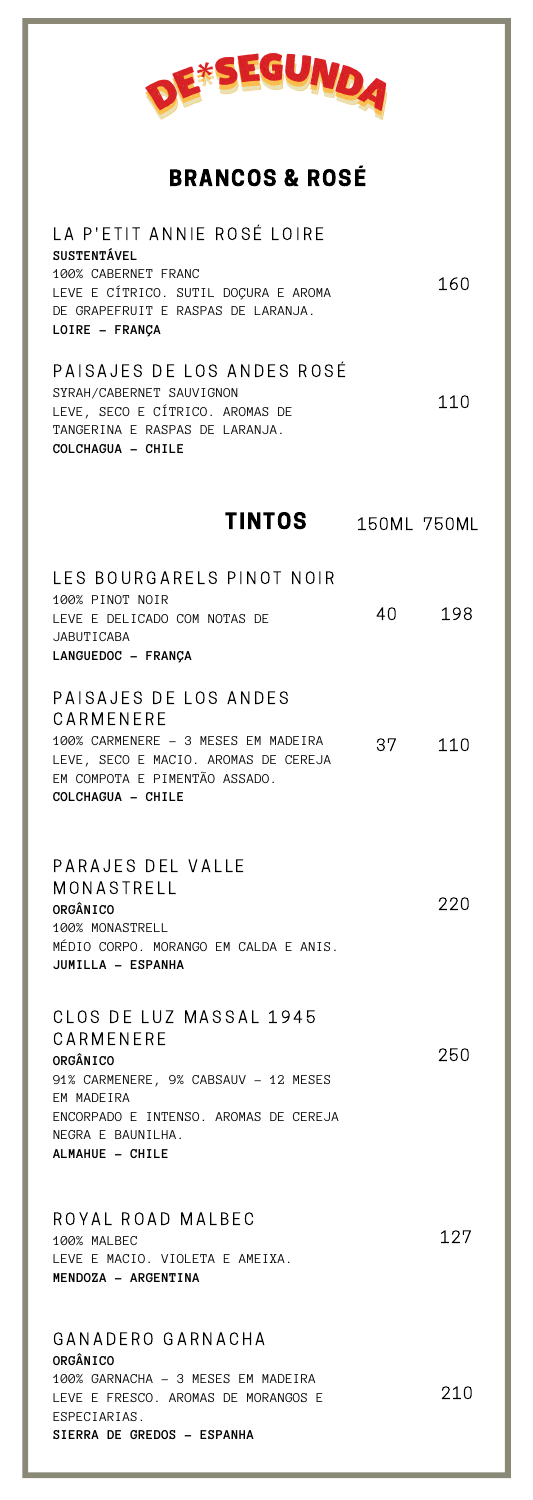

LA FLORITA PRIMER INTENSO LE TERRE DI MONNA LISA CHIANTI DOCG 80% SANGIOVESE, 10% CANAIOLO, 10% MERLOT LEVE E SECO. CEREJA E CASSIS. **TOSCANA - ITÁLIA** 220

**SYRAH SUSTENTÁVEL** SYRAH, SEMILLON E MALBEC - 12 MESES EM MADEIRA. ENCORPADO E MACIO. FERMENTADO EM ANFORA. NOTAS DE AMORA E CARAMELO **EL PERAL - ARGENTINA** 315

M A R I T Á V O R A N º 4 R E S E R V A **ORGÂNICO** UVAS REGIONAIS - 18 MESES EM MADEIRA. ENCORPADO E COMPLEXO. MORANGO, CAFÉ E ESPECIARIAS. **DOURO - PORTUGAL** 399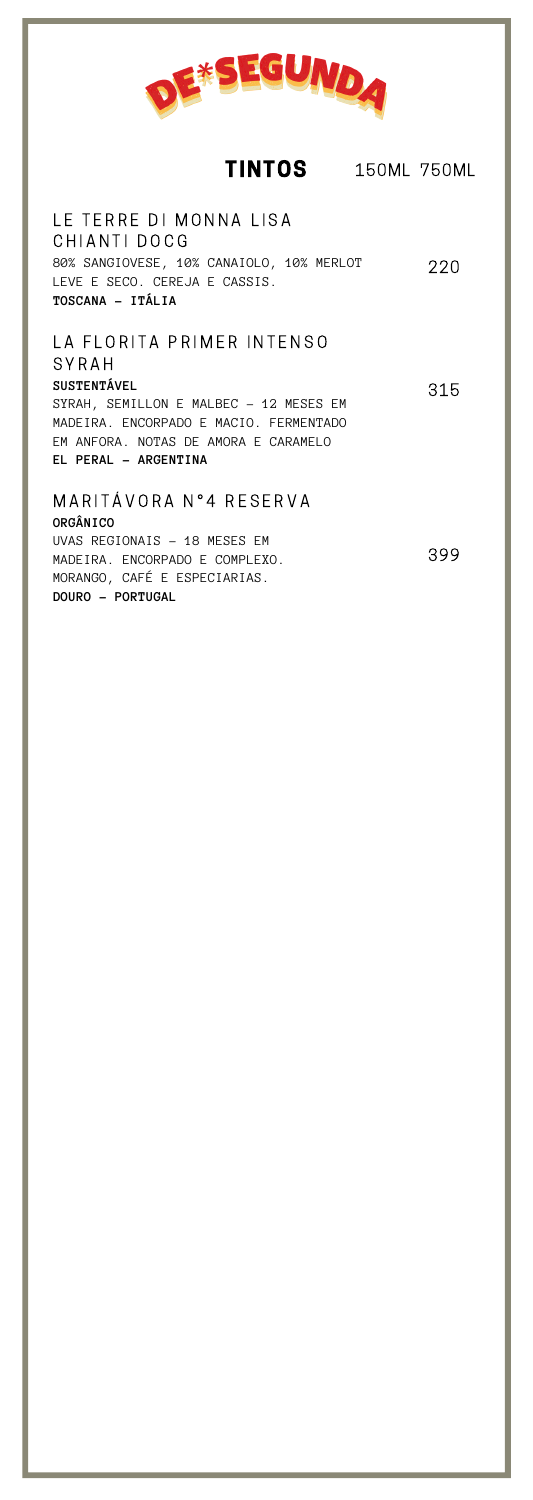

#### THINKING ABOUT LIFE

| BREAD & BUTTER | 14 |
|----------------|----|
| BEEF CROQUETTE | 38 |
| (6UN)          |    |

#### STARTERS

| OYSTER & CASHEW<br>OYSTER . CASHEW SORBET (4UN)                                                    | 48  |
|----------------------------------------------------------------------------------------------------|-----|
| CARROT, CURRY AND YOGURT<br>BRASED CARROTS, CURRY AND YOGURT ICE CREAM                             | 39  |
| PORK'S KNEE GIOZA<br>SCARLET EGGPLANT (4UN)                                                        | 42  |
| OUR STEAK TARTAR<br>WITH BEETROOT AND SOURDOUGH<br>*CONSULT THE WAITER FOR VEGGIE VERSION          | 48  |
| PORK RIBS & CORN BREAD<br>PORK RIBS . CORN BREAD PURÉE . BLACK GARLIC                              | 54  |
| PORK BELLY SANDUWICH<br>FRIED PORK BELLY . MILK BUN . ASIAN SAUCE                                  | 48  |
| BRAZILIAN SHRIMP COUSCOUS<br>SOUID SALSA . DENDÊ OIL . COCONUT                                     | 55  |
| GARDEN GREENS & YOGURT<br>LEAVES AND HERBS . YOGURT . THAHINE                                      | 40  |
| <b>MAIN COURSES</b>                                                                                |     |
| DENVER & SWEET POTATO<br>DENVER BEEF, SWEET POTATO PURÉE WITH BLUE<br>CHEESE AND FRESH CHIMICHURRI | 105 |

MIDDLE EASTERN BBQ "BRISKET". HUMMUS . GRILL BREAD 81

OXTAIL RICE MOIST RICE . OXTAIL . MUSTARD LEAFS 70

PIGLET, BEER AND YUCA PORK SHANK WITH BEER GLACE, YUCA PURÉE AND KALE 75

FISH, CORN & TUCUPI FISH BARBECUE . CPRN WITH BUTTER . TUCUPI SAUCE . TOASTED ORA-PRO-NOBIS 86

FRESH PASTA & MUSHROOMS FRESH PASTA WITH MUSHROOMS, PUMPKING PURÉE AND MUSHROOMS FOAM 62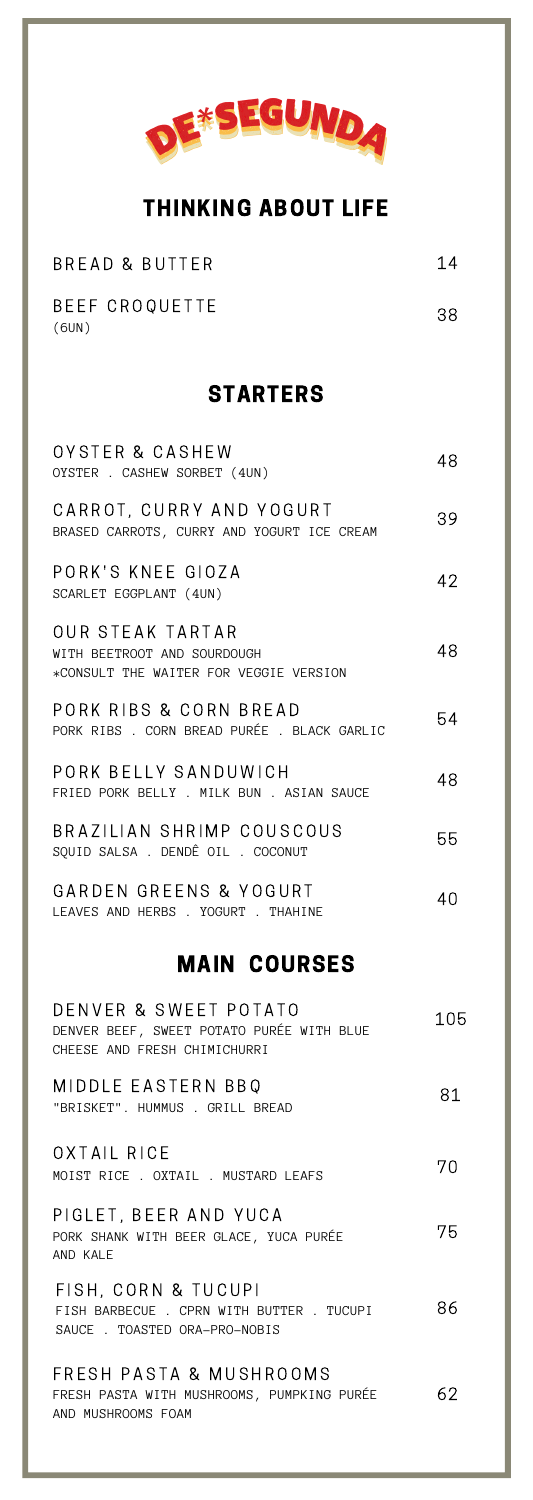

DESSERT

| ROMEO & JULIET<br>CHEESE PARFAIT . GUAVA COMPOTE . GUAVA TARTAR<br>CURED FRESH CHEESE        | 33 |
|----------------------------------------------------------------------------------------------|----|
| QUINDIM & COCONUT<br>COCONUT ICE CREAM . QUINDIM SAUCE . MERINGUE                            | 32 |
| CHOCOLATE & PASSION FRUIT<br>CHOCOLATE PUDDING . PASSION FRUIT SORBET.<br>PASSION FRUIT CURD | 33 |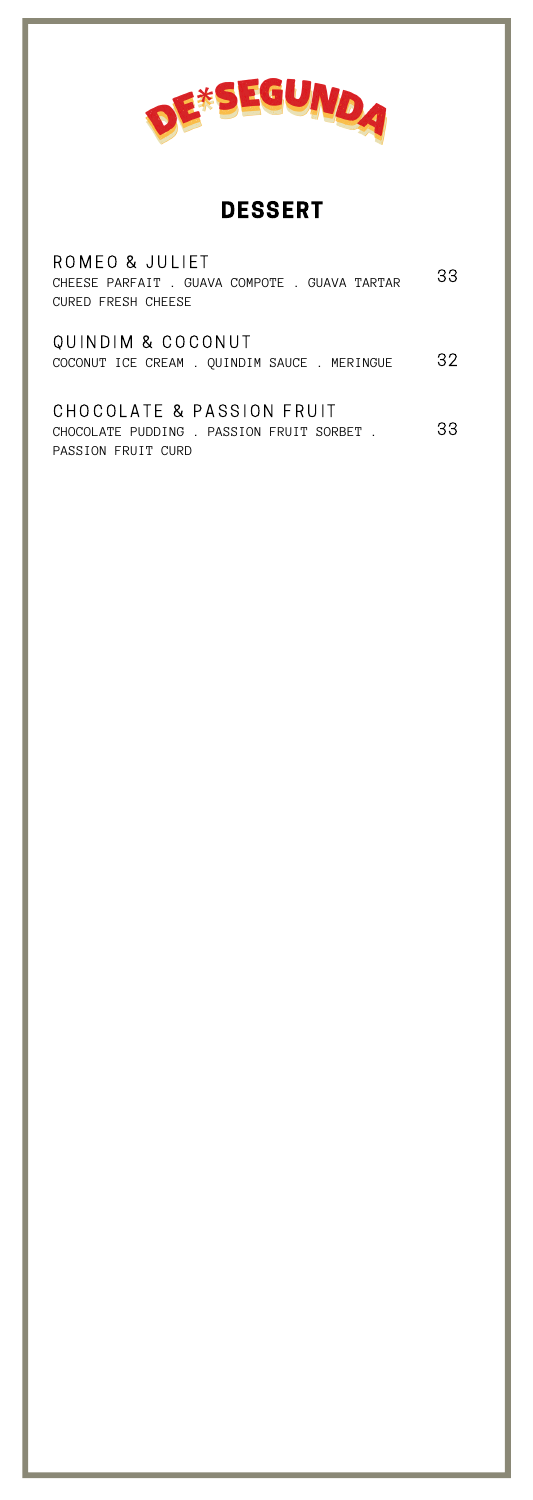

## DRINKS MENU

| NEGRONI<br>GIN . VERMUTE ROSSO . CAMPARI                               | 32 |
|------------------------------------------------------------------------|----|
| DRY MARTINI<br>GIN . VERMUTE . OLIVE                                   | 33 |
| COCONUT BRAZILIAN DRINK<br>CONDENSED MILK, CACHACA . COCONUT MILK      | 25 |
| CASHEW FRIEND'<br>CASHEW COMPOTE . GIN, CACHAÇA OR VODKA               | 28 |
| BLOODY MARRY<br>HOMEMADE TOMATO JUICE . VODKA . CELERY SALT            | 30 |
| DE*SEGUNDA'S GIN TONIC<br>GIN . TONIC. ANGUSTURA . CAMPARI . LIMON     | 32 |
| 'ROOSTER TAIL'<br>CACHAÇA . CINAR . ORANGE . CUMARU                    | 28 |
| OUR MOSCOW MULE<br>VODKA . GINGER . LIMON . LIMON FOAM                 | 32 |
| MOJITO<br>RUM . MINT . LIMON . SODA                                    | 28 |
| PASSION FRUIT SPRITZ<br>APEROL . SPARKLING WINE. THICK'S PASSION FRUIT | 32 |
| UMBU SOUR<br>CACHAÇA . UMBU . ANGOSTURA . AQUAFABA                     | 28 |
| CAMBUCI SOUR<br>CACHAÇA . CAMBUCI . LIMON . AQUAFABA                   | 30 |
| FITZGERALD<br>GIN . LIMON . ANGOSTURA                                  | 25 |
| THREE LIMON CAIPIRINHA                                                 | 25 |
| LIMON CAIPIRINHA                                                       | 25 |

### CACHAÇAS

MATRIARCA 4 MADEIRAS B R A S I LIERAS CINNAMON NOTES, CLOVE AND ANISE. STORED 2 YEARS IN JAQUEIRA BARRELS, AMBURANA AND BALM. 24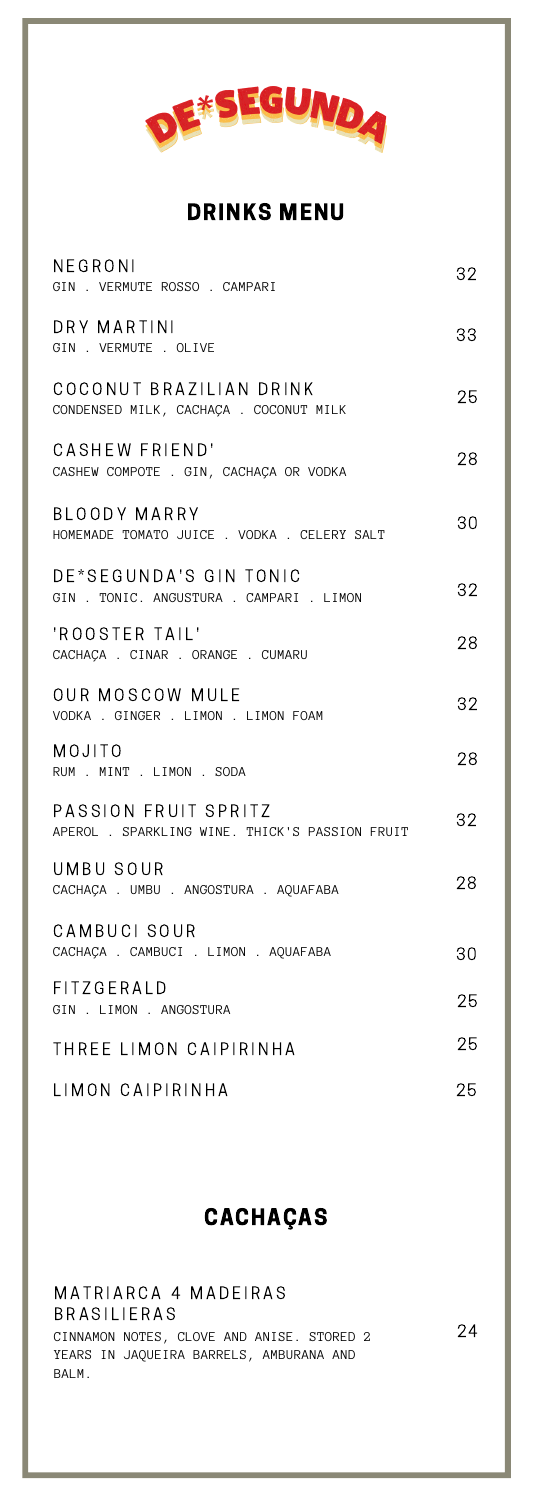

CACHAÇAS

| MATO DENTRO<br>LIGHT WITH FRUITY NOTES                              | 12 |
|---------------------------------------------------------------------|----|
| MATO DENTRO AGED<br>PREMIUM CACHACA, AGED 1 YEAR IN OAK<br>BARRELS. | 30 |
| COMPANHEIRA EXTRA PREMIUM<br>AWARDED SEVERAL TIMES, WITH EXTREMELY  |    |

#### AWARDED SEVERAL TIMES, WITH EXTREMELY UNIQUE AND ARTISAN PROCESSES. 8 YEARS AGED IN OAK BARRES.

## BEERS

| STELLA             | 13  |
|--------------------|-----|
| STELLA GLUTEN FREE | 15  |
| BECK'S             | 15  |
| COLORADO RIBEIRÃO  | 16  |
| HOFGAARDEN         | 21. |

## SOFT DRINKS

| DE*SEGUNDA ICED TEA<br>YERBA MATE . LIMON . PINEAPLE | 15 |
|------------------------------------------------------|----|
| TODAY'S JUICE                                        | 14 |
| WHOLE GRAPE JUICE                                    | 16 |
| TODAY'S HOMEMA SODA                                  | 15 |
| <b>TOMATO JUICE</b>                                  | 15 |
| SODA                                                 | 8  |
| MINERAL WATER                                        | 7  |
| SPARKLING WATER                                      | 7  |
| EXPRESSO COFFEE                                      | 7  |
| AMERICAN COFFEE                                      | 12 |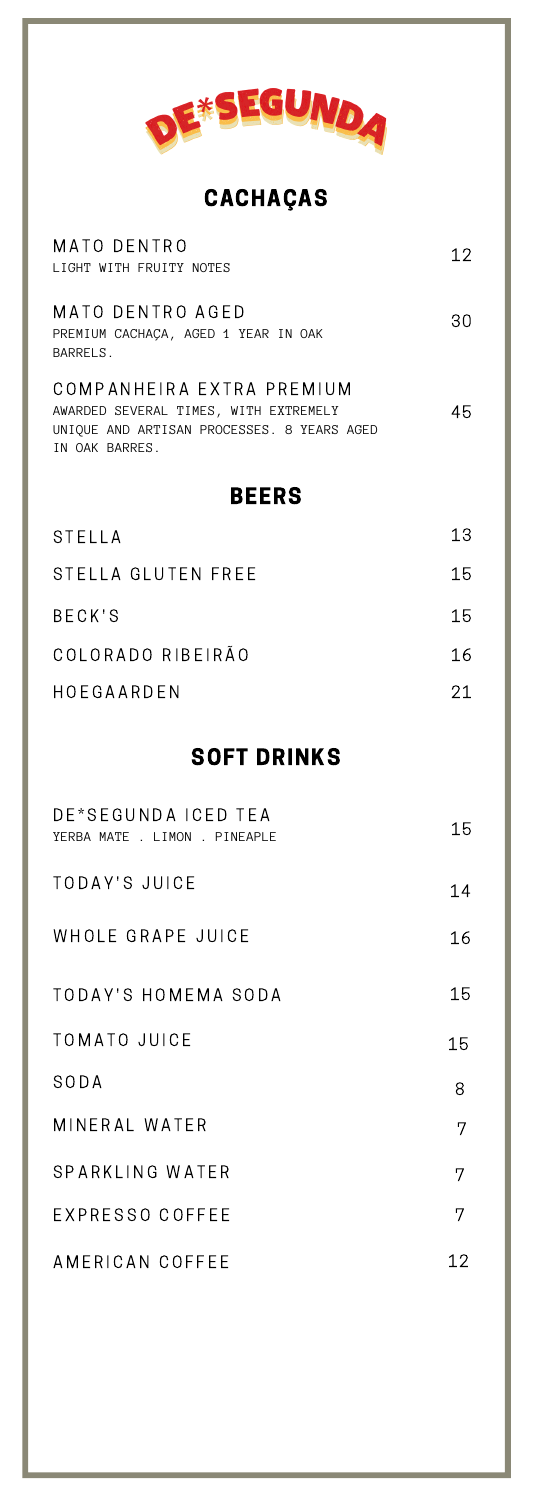

| <b>SPARKLING WINE</b>                                                                                                                                                              | 150ML 750ML |             |
|------------------------------------------------------------------------------------------------------------------------------------------------------------------------------------|-------------|-------------|
| BOSSA N1 BRUT<br>100% CHARDONNAY . LIGHT AND DRY.<br>PINEAPLE AND LENON ZEST NOTES.<br>SOUTHEAST SIERRA - BRAZIL                                                                   | 37          | 110<br>(1L) |
| LÍRICA CRUA<br>80% CHARDONNAY, 10% GOIVEIO, 10%<br>PINOT NOIR . LIGHT, DRY AND CREAMY.<br>TANGERINE AND ROSEMARY NOTES<br>SOUTHEAST SIERRA - BRAZIL                                |             | 165         |
| <b>WHITE &amp; ROSÉ WINE</b>                                                                                                                                                       |             |             |
| TÃO LONGE TÃO PERTO<br><b>100% LORENA</b><br>LIGHT AND FRESH WITH FLOWER AND<br>HERBAL NOTES.<br>RIO GRANDE DO SUL - BRAZIL                                                        |             | 38 197      |
| GANADERO WHITE MACABEO<br>ORGANIC<br>90% MACABEO, 5% VERDEJO, 5% GARNACHA.<br>DRY AND MIDIUM BODY. PEACH AND LILY<br>NOTES.<br>SIERRA DE GREDOS - SPAIN                            |             | 210         |
| VELHO DO MUSEU 2009<br>SUSTENTÁVEL<br>100% GEWURZTRAMINER - ORANGE WINE<br>DRY AND STRONG BODY WITH HONEY AND<br>ORANGE NOTES.<br>RIO GRANDE DO SUL - BRAZIL                       |             | 245         |
| GAUCHEZCO ESTATE TORRONTES<br>100% TORRONTES<br>LIGHT AND FRESH WITH GRAPFFRUIT NOTES<br>MENDOZA - ARGENTINA                                                                       |             | 163         |
| TÃO LONGE TÃO PERTO ROSÉ<br>70% LORENA, 20% MERLOT<br>LIGHT AND DELICANT WITH FLOWER AND<br>BERRY NOTES.<br>RIO GRANDE DO SUL - BRAZIL                                             | 35          | 130<br>(1L) |
| LA P'ETIT ANNIE ROSÉ LOIRE<br><b>SUSTENTÁVEL</b><br>100% CABERNET FRANC.<br>LIGHT AND CITRIC WITH LIGHT<br>SWEETNESS AND NOTES OF GRAPEFRUIT<br>AND ORANGE ZEST.<br>LOIRE - FRANCE |             | 160         |
| PAISAJES DE LOS ANDES ROSÉ<br>SYRAH/ CABERNET SAUVIGNON<br>LIGHT, DRY AND CITRIC WITH TANGERINE NOTES.<br>COLCHAGUA - CHILE                                                        |             | 110         |